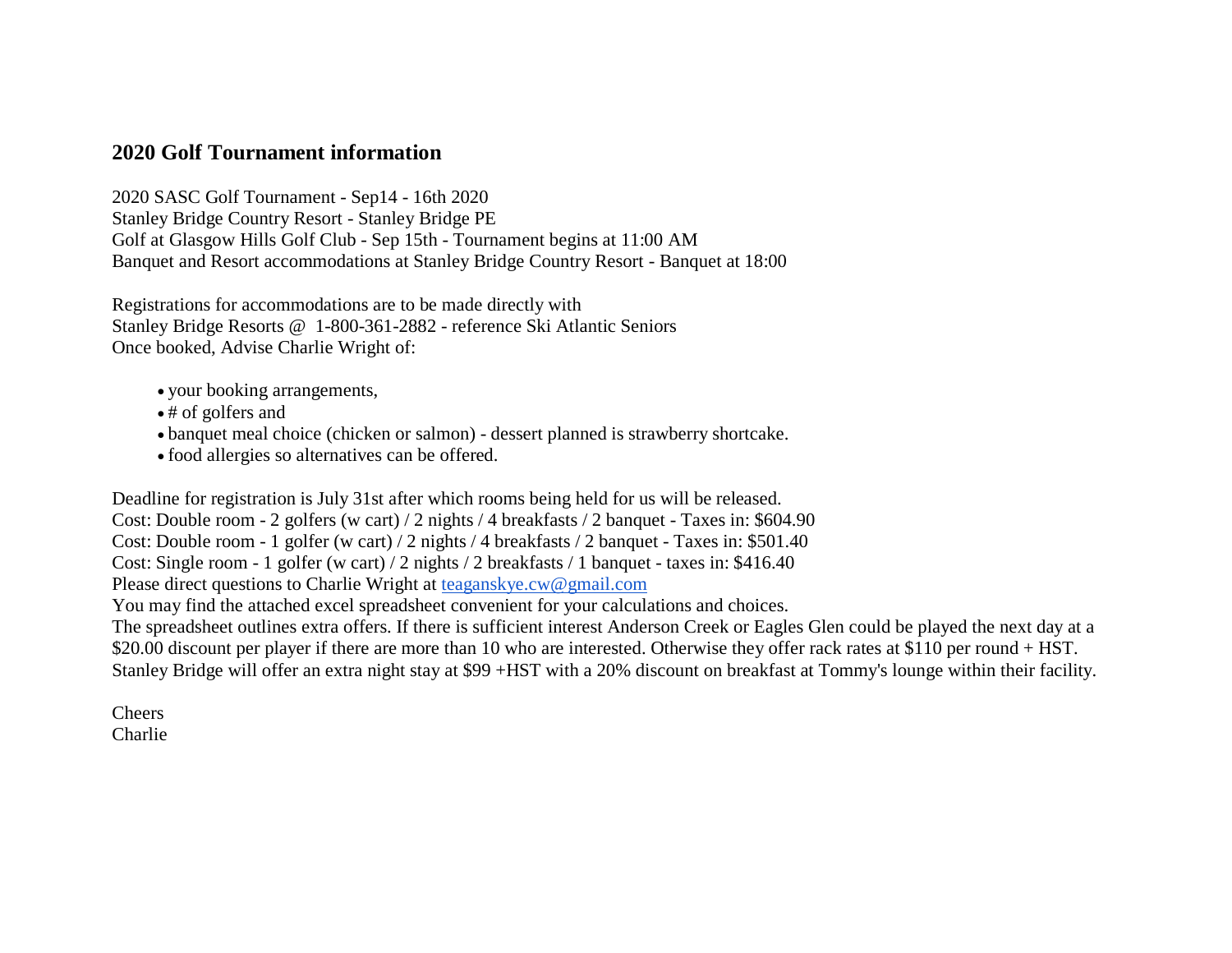## **Stanley Bridge**

| 11:00 AM T-time                                              | Taxes In           |  |  |  |  |  |
|--------------------------------------------------------------|--------------------|--|--|--|--|--|
| Prices based on 2 night stay / 2<br>breakfasts and 2 golfers | \$493.40           |  |  |  |  |  |
| Banquet cost - plated dinner (Chicken or                     |                    |  |  |  |  |  |
| Salmon with Strawberry Shortcake                             | (55.74             |  |  |  |  |  |
| dessert) \$57.46pp                                           | $$114.92$ for pie) |  |  |  |  |  |
| 2 night stay 1 golfer / 2 breakfasts                         | \$389.91           |  |  |  |  |  |
| 1 person 2 nights / 2 breakfasts & 1                         |                    |  |  |  |  |  |
| golfer                                                       | \$360.65           |  |  |  |  |  |
| golf only (with cart) - per person                           | \$103.50           |  |  |  |  |  |

| Name(s)                          | T-Time | Room &<br>Golf |  | <b>Buffet</b><br>Cost | <b>Banquet</b><br># | # Chicken<br>or Salmon | Banquet<br>Cost |  | Total<br>Cost |
|----------------------------------|--------|----------------|--|-----------------------|---------------------|------------------------|-----------------|--|---------------|
| 2 Person (s) sharing - 2 golfers |        | 11:00 \$493.40 |  | \$55.74               | 2                   |                        | \$111.49        |  | \$604.89      |
| 2 persons sharing - 1 golfer     |        | 11:00 \$389.91 |  | \$55.74               | 2                   |                        | \$111.49        |  | \$501.40      |
| 1 person - 1 golfer              |        | 11:00 \$360.65 |  | \$55.74               |                     |                        | \$55.74         |  | \$416.39      |

Extra offers:

An extra night stay is offered at \$99 plus HST. 20% off Breakfast at Tommy's Lounge Golfing at Anderson's Creek (over 10 people group discount @\$90 +HST including cart

Golfing at Eagles Glenn (over 10 people